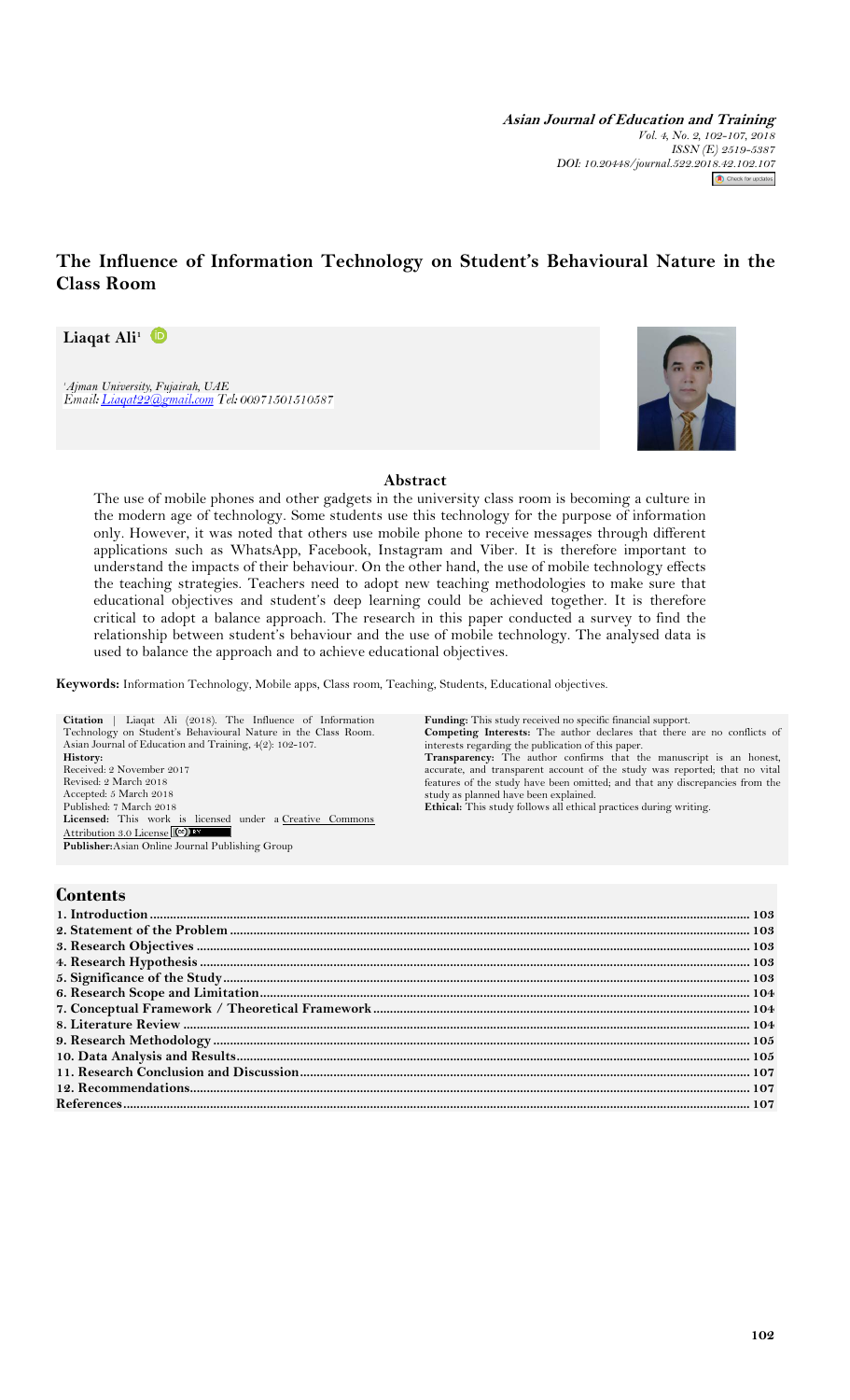## <span id="page-1-0"></span>**1. Introduction**

The role of internet in education is important because it provides instant access to available information around the world. Education could be provided remotely across the world through the medium of internet and its resources. Traditional learning and teaching processes are changing due to the plethora of information available through internet resources. Teachers and learns both have instant access to the information on virtually any subject.

The rapid development of internet resources and its availability to conduct leaning in virtual environment lead students and teachers to adopt new mechanisms and techniques during the process learning and teaching.

In many classrooms across universities and colleges students bringing and using their gadgets and mobile phones are affecting learning processes. It is obvious that learners may use the technology for information related purposes during learning processes in the class rooms. However, some students may use mobile technology and other gadgets to communicate with friends and families through available social applications and other networking sites. Due to this, the author of this research became interested in findings the behaviours of the students in the class room environment. Also, the researcher is interested that how this behaviour of students affects the teaching methodologies of the teachers and how this could be balanced when teaching in class rooms. The author is interested to find out that how the use of mobile technology and social networking applications effect student's learning process.

Research has shown that the use of mobile technology is a great experience for students during the provision of teaching. Mobile technology could be used for efficiency and effectiveness while collecting information from the web. Students could use mobile technology for audio recording purposes in the class room. This is how they record teacher's lectures and this further helps students to learn in effective ways. Mobile technology is a great tool for the live polling, if the class room strength is heavy. This will help teachers to understand student's thinking and effective teaching could be delivered through this process.

# <span id="page-1-1"></span>**2. Statement of the Problem**

### **2.1. General**

Students using mobile phones and other gadgets certainly effect the way of teaching and learning during class room environments. In universities, it is becoming a fashion or culture to use mobile and other electronic gadgets. Students frequently use mobile applications during the process of teaching and learning. This behaviour leads to harm the process of teaching and learning. A balance approach is therefore required to make sure that educational objectives could be achieved.

## **2.2. Specific**

1. There is a crucial need to adopt new teaching methods to balance the use of mobile technology and teaching objectives.

2. it's important for educational organizations to maximize the use of information technology and to use all existing tools and gadgets to achieve educational objectives.

#### <span id="page-1-2"></span>**3. Research Objectives**

This research is based on the following objectives;

- To critically investigate the use of information technology and its applications in education especially in the class room environment.

To understand the effects of information systems and technology on student's behaviour

- To investigate the new teaching methodologies that can balance learning and teaching processes through the use of information system and technology and its available applications.

To recommend an approach that could balance the learning and teaching processes through the use of information system and technology.

#### <span id="page-1-3"></span>**4. Research Hypothesis**

The research is based on the following 6 major hypothesis;

H1- The use of mobile technology and its applications got positive impacts on student's academic performance.

H2- The use of mobile technology and its applications got negative impacts on student's academic performance.

H3- The use of mobile technology and its applications got positive impacts on student's behaviour in class room environment.

H4- The use of mobile technology and its applications got negative impacts on student's behaviour in class room environment.

H5- The use of mobile technology and its applications got positive impacts on teaching strategies in class room environment.

H6- The use of mobile technology and its applications got negative impacts on teaching strategies in class room environment.

#### <span id="page-1-4"></span>**5. Significance of the Study**

The significance of this research could be measured by the effective outcomes and recommendations made in this research to improve the effectiveness of teaching and learning processes in the class room environments. The conducted research would be beneficial for educational industry especially for teachers in higher education facing problems with students due to the use of their gadgets during the delivery of their lectures in the class room environments. Further, the research would benefit the universities in the policies of teaching and learning, looking to develop new approaches that could balance the approaches of learning process between teachers and learners. The research will provide a comprehensive reading for universities students to understand the importance of mobile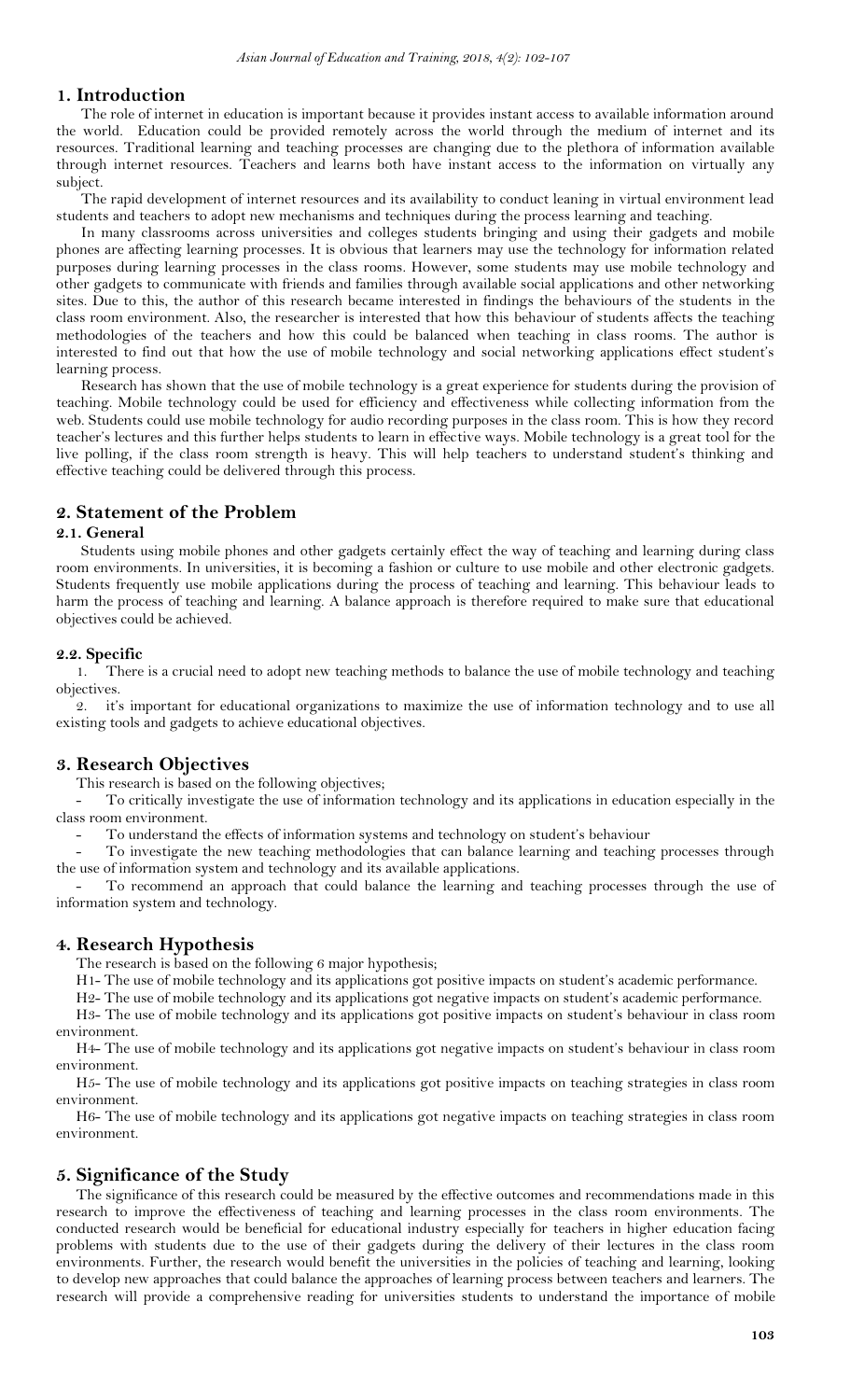technology and other gadgets and will provide them guideline on how to effectively use them while the provision of teaching and learning.

## <span id="page-2-0"></span>**6. Research Scope and Limitation**

The conducted research will be useful for the education industry as it will help teachers to adopt new teaching techniques and methodologies in the class room environment and to balance to use of information technology and systems. The research is also beneficial to understand the behaviour of the students due to the impacts of the technology and information systems in education. The scope of the research could be measured through the scope of information technology and its use in the educational environment. Time and available resources could be the possible limitations of this research.

From academic and educational point of view, the research will provide a comprehensive approach adopted to understand the use of mobile technology and its role in the education especially in the class room environment.

From social aspect, the research will provide an opportunity to understand the behaviour of students and its relationship with technology during the provision of teaching and learning.

The scientific value of the research will be the outcomes in the form of recommendations that would be helpful to balance the use of mobile technology and new teaching methodologies to achieve educational objectives.

#### <span id="page-2-1"></span>**7. Conceptual Framework / Theoretical Framework**

This research follows the following conceptual/ theoretical framework.



**Figure-1.** Conceptual/Theoratical Framework

#### <span id="page-2-2"></span>**8. Literature Review**

One of the biggest challengers teachers face nowadays in classroom is related to retaining the interest of student in classes while students have the option to remain connected to the virtual world using their smart phones. It is one of the biggest debates as to whether these devices affect the academic performance of students or not. It's time for the college faculty to accept that students will bring their mobile device with them to class. The important factor that needs to be considered is the impact of these devices on learning process.

A number of researchers have conducted research on the impact of technology and its usage on academic achievement. According to a study [Jeffrey](#page-5-3) *et al.* (2015) it was found that the students who are constantly using mobile phones are outperformed by students who abstain from that. The study also concluded that frequent messaging which were not related to class content interferes with student learning while in class.

Numerous studies have also been conducted to find the relationship between academic performance, educational objectives and the use of social networking sites. According to the paper [\(Kirschner and Karpinski, 2010\)](#page-5-4) it was found that learners who spent additional time on Facebook usually have lower GPA compared to others. Another study [Junco \(2012\)](#page-5-5) conducted in the same area found out that the time spent on Facebook was strongly and significantly related to overall GPA while only weakly related to time spent preparing for class. It was also found that using Facebook for collecting and sharing information was positively predictive of the outcome variables, while using Facebook for socializing was negatively predictive [\(Junco, 2012\)](#page-5-5).

Research studies have also pointed out that multitasking as one of reason for negative relationship between electronic media use and academic performance. A recent study [Wood](#page-5-6) et al. (2012) measured the influence of multitasking with a collection of electronic media on the student's ability to learn from lectures in University. Mobile phone, messenger, emails and texting through available social media network sites are the four digitally based multi-tasking activities which were compared to three control groups (paper-and-pencil note-taking, wordprocessing note-taking and a natural use of technology condition) over three consecutive lectures. It was found that the students multitasking with these technologies were linked with lower grades on tests compared to students who don't multitask [\(Saraswathi](#page-5-7) *et al.*, 2015). Another study [Junco and Cotton \(2012\)](#page-5-8) used hierarchical regression to analyse the impact of multitasking to College GPA. It was found that multitasking may affect the capacity for cognitive processing and prevent deeper learning. According to another study [Rosen](#page-5-9) *et al.* (2011) it was found that students who received more text message interruptions during a class suffered in terms of their marks. Research was also done to study the impact of technology-based multitasking behaviours inside and outside classrooms. The study demonstrated that students who multitask frequently in class have lower GPA. The relation remained significant even when the perceived multitasking efficiency and time spent studying outside of class was controlled. It was also found that those students who multitasked while doing their academic work used up additional time studying outside of class, which meant unproductive study behaviours.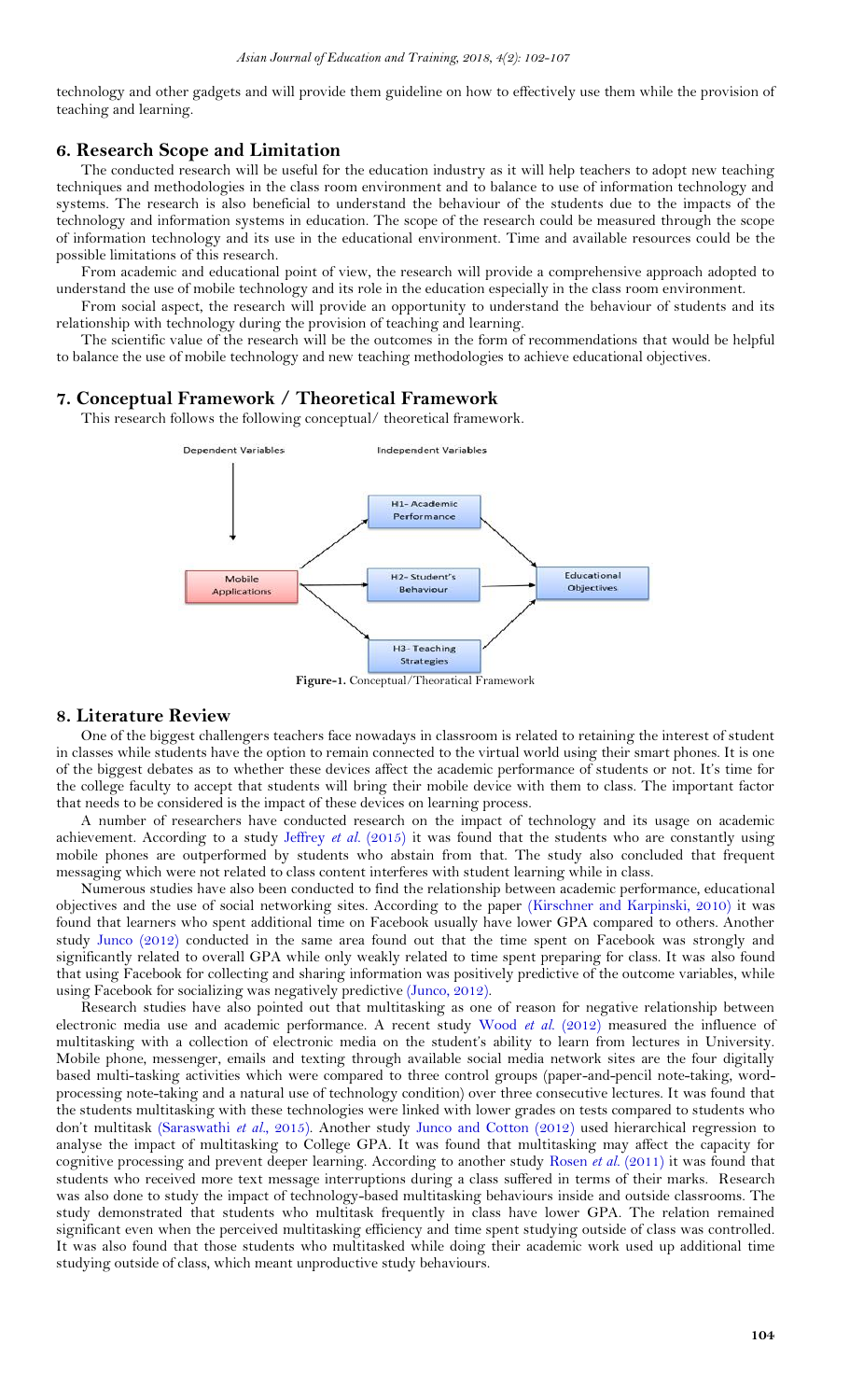Based on the available research, it shows that there is strong link between the usage of mobile phones and academic performance.

# <span id="page-3-0"></span>**9. Research Methodology**

The methodology of this research adopted both qualitative and quantitative approach and has conduct a student's survey to understand the relationship among their behaviour and the use of mobile technology in the class room environments. The research used both primary and secondary data resources to accomplish the results. For the purpose of primary data, a research questionnaire was developed and distributed among the students of the University for both undergraduate and postgraduate level. Data was collected and was further analysed with the help of SPSS. A total of 350 students both from undergraduate and postgraduate participated in the survey. The results were compiled based on the scale of Strongly Agree, Agree, Not Agree not Disagree, Disagree and Strongly Disagree from male and female students with undergraduate and postgraduate students of different age groups. Following are the questions statements asked during the survey of this research.

- *a) I always use a mobile phone in class during the process of teaching.*
- *b) I like to chat with friends/family through a mobile device during class time*
- *c) I share information in class through WhatsApp, Viber, Email, Text Message or Other.*
- *d) I like to browse the following apps in class timings*
- *e) I use mobile because I feel the teacher/lecturer is boring*
- *f) It is the students' rights to use mobile devices whenever they want.*

## <span id="page-3-1"></span>**10. Data Analysis and Results**

*a) I always use a mobile phone in class during the process of teaching.*

[Figure 2](#page-3-2) shows the relationship between gender and mobile usage during the process of teaching in the classroom. Both males (19.2%) and females (31.3%) are uncertain on whether or not to use a mobile phone in class rooms during the delivery of lectures. However, males are more inclined towards using a mobile phone in class. On the other hand, females are more inclined towards not using a mobile phone in class.



<span id="page-3-2"></span>**Figure-2.** Relationship between gender and mobile usage in class

#### *b) I like to chat with friends/family through a mobile device during class time*

The response of males and females regarding chatting with friends and family through a mobile device during class is conveyed in [Figure 3](#page-3-3) below. The results show that 22.2% females are uncertain, while 19.2% disagree and 9.1% are strongly disagree. In the case of the male percentage, 14.1% disagree and 12.1% are strongly disagree with the statement. Only 1% male students strongly agree, however, further 8.1% students accepted or agreed that they are using mobile devices to chat with their friends and families during the process of lecture delivery in class rooms. Out of 350 respondents, only 2% female agreed with statement of this question.

<span id="page-3-3"></span>I like to chat with friends/family through a



#### *c) I share information in class through WhatsApp, Viber, Email, Text Message or Other.*

The relationship between gender and sharing of information in class is reported in [Figure 4.](#page-4-0) WhatsApp is considered by both male (39.1%) and female (31.5%) as the most common method of sharing information in class, followed by email.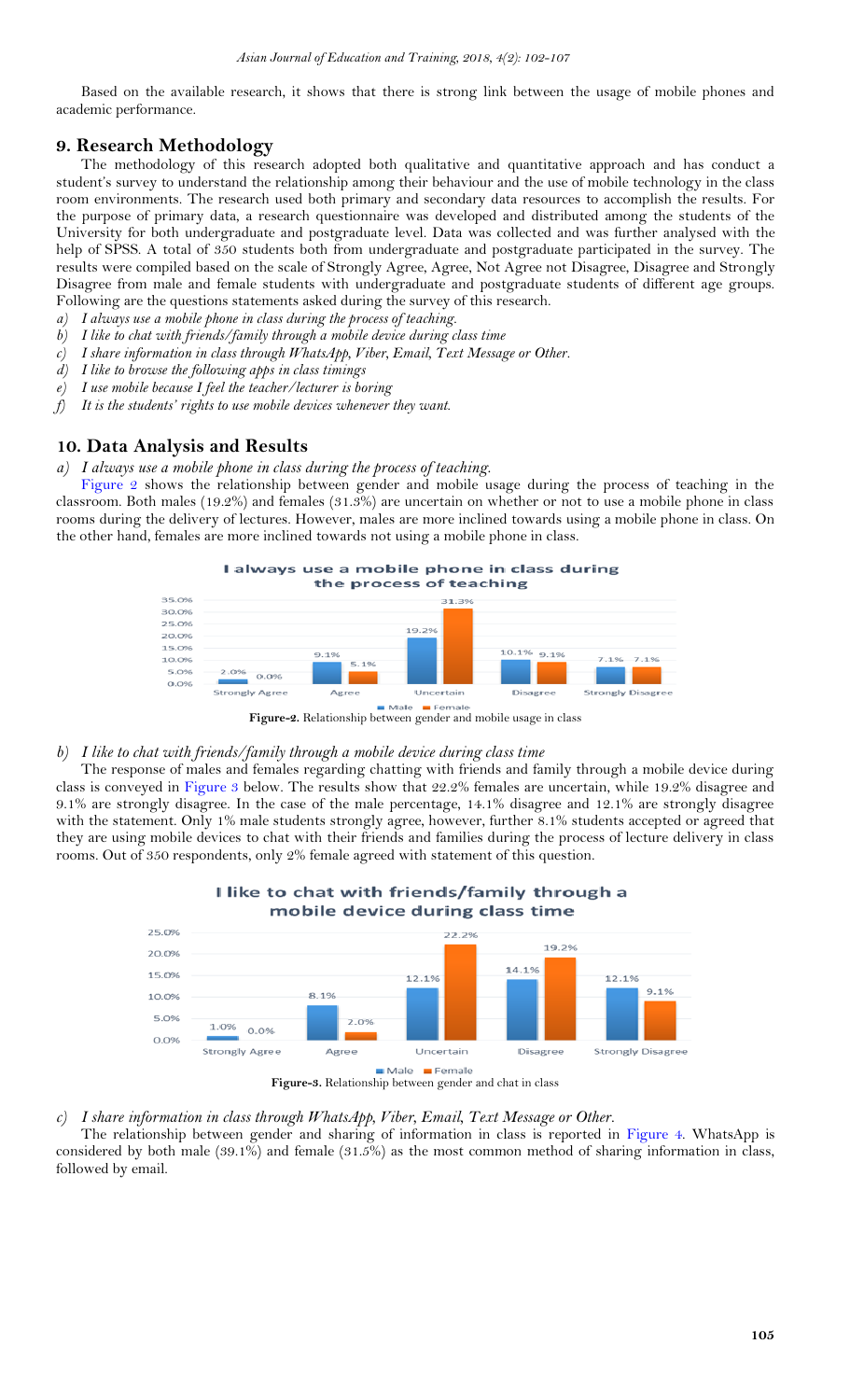



<span id="page-4-0"></span>**Figure-4.** Relationship between gender and sharing information in class

#### *d) I like to browse the following apps in class timings*

[Figure 5](#page-4-1) shows the relationship between program (undergraduate and graduate) level and browsing in class time by students. Instagram is indicated as the major browsing app during class time by 51.1% of undergraduate and 4.3% graduate students. 5.3% undergraduate and 3.2% graduate students accepted the use of Facebook application. 8.5% undergraduate students agreed with the use of Twitter application. However, graduate students (7.4%) respond with other apps during class for browsing.

The analysis proves that undergraduate students are more motivated to browse data and other applications during the delivery of lectures in class room environments. The graduate or postgraduate students are motivated to concentrate more on the lecture delivery of their teachers.

On the other hand, the analysis of collected data proved that the application of Instagram is more famous among students compare to Facebook, Twitter and other applications available on the platforms of social media. More than 51% undergraduate students agreed with the use of Instagram application.

I like to browse the following apps in class



<span id="page-4-1"></span>**Figure-5.** Relationship between program level and browsing in class

#### *e) I use mobile because I feel the teacher/lecturer is boring*

The relationship between mobile usages because teacher/lecture is boring and different age groups of student is reported in [Figure 6.](#page-4-2) Younger students are more uncertain, while elder students strongly disagree with the statement.

As per [Figure 6](#page-4-2) below, young students between the ages of 18-25 strongly agree (4.2%) and agree (13.5%) that they use mobile during the course of lecture delivery and feels that their lesson or teacher is boring. This further proves that teachers need to concentrate more on students of young ages to make sure that they can fully concentrate on the process of lecture delivery in class room environments.

<span id="page-4-2"></span>

#### *f) It is the students' rights to use mobile devices whenever they want.*

[Figure 7](#page-5-10) shows the relationship between different age groups and the rights of students to use mobile devices whenever they want. Younger students (18-25) agree with the statement (28.9%) and (4.1%) strongly agreed, and (21.6%) were found uncertain with the statement. 12.4% students of the same age group (18-25) disagreed while 4.1% strongly disagreed with the same statement.

Further, the analysis proves that the age group 26-30 is uncertain with the statement (9.3%).